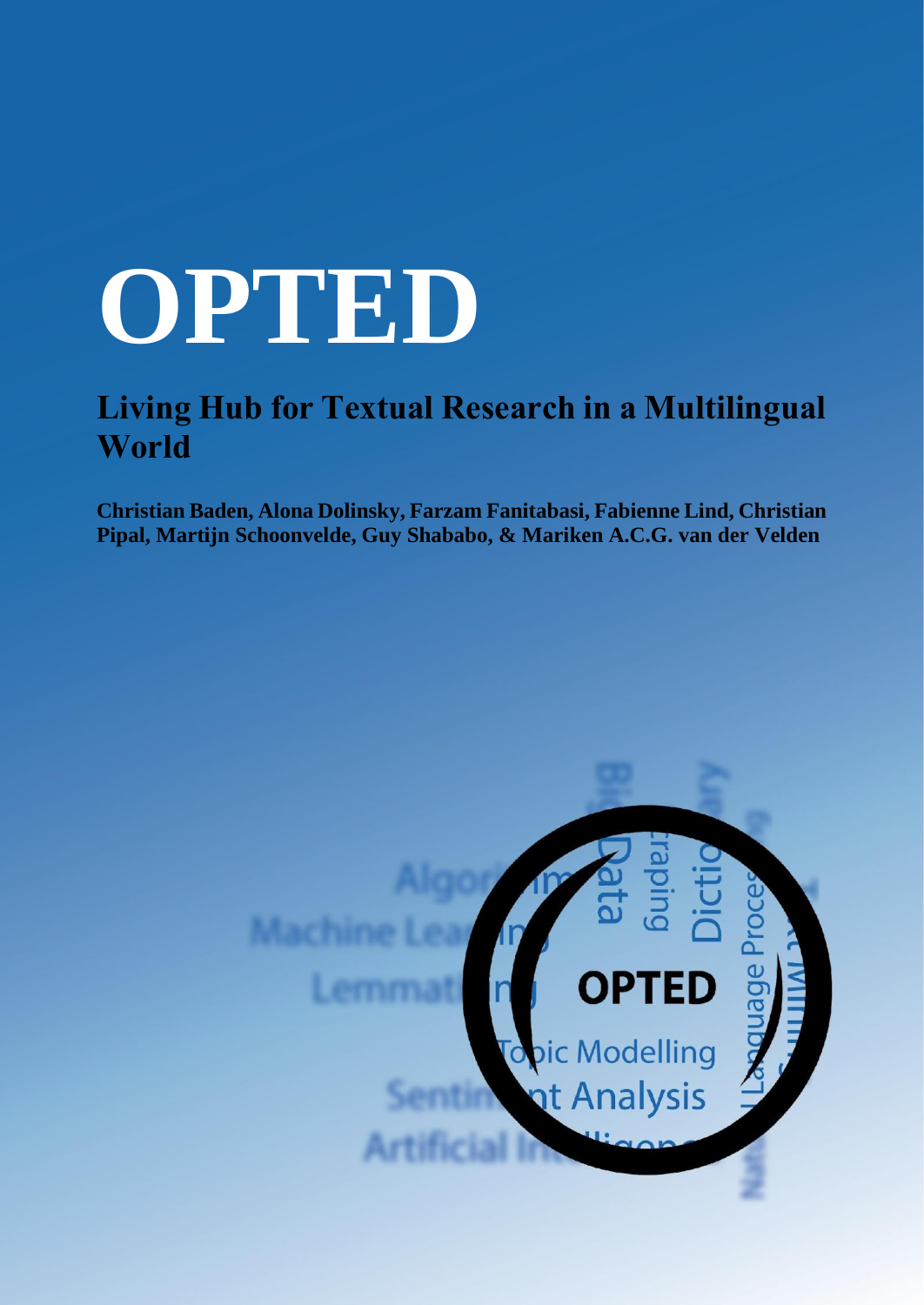#### **Disclaimer**

This project has received funding from the European Union's Horizon 2020 research & innovation programme under grant agreement No 951832. The document reflects only the authors' views. The European Union is not liable for any use that may be made of the information contained herein.

#### **Dissemination level**

Public

**Type** 

Demonstration



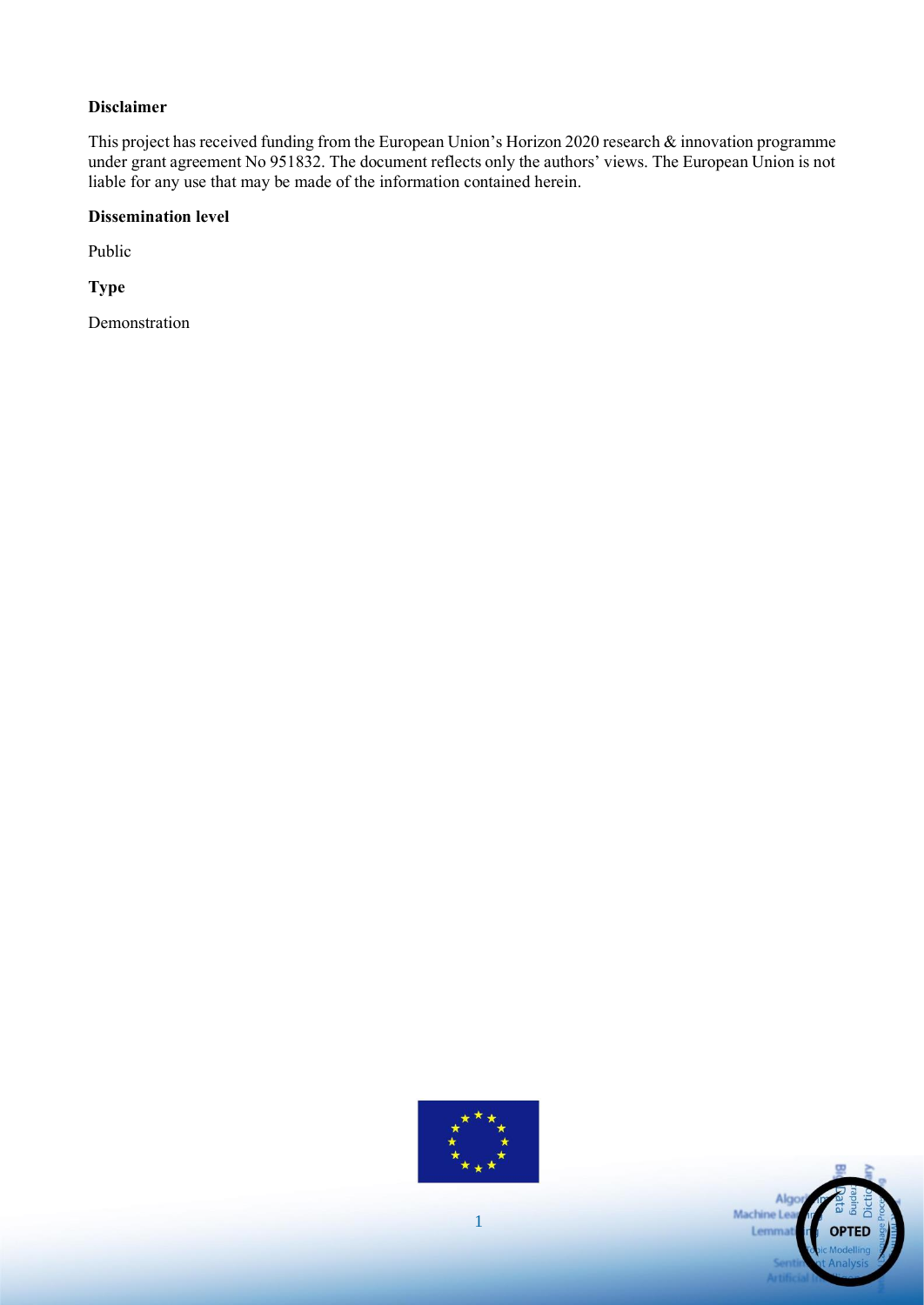**OPTED**  Observatory for Political Texts in European Democracies: A European research infrastructure

### **Living Hub for Textual Research in a Multilingual World**

**D6.1**

**Authors: Christian Baden<sup>1</sup> , Alona Dolinsky<sup>2</sup> , Farzam Fanitabasi<sup>3</sup> , Fabienne Lind<sup>4</sup> , Christian Pipal<sup>5</sup> , Martijn Schoonvelde<sup>6</sup> , Guy Shababo<sup>1</sup> , & Mariken A.C.G. van der Velden<sup>3</sup>**

- <sup>1</sup> Hebrew University of Jerusalem
- <sup>2</sup>University College Dublin
- <sup>3</sup>Vrije Universiteit Amsterdam
- <sup>4</sup>University of Vienna
- <sup>5</sup>University of Amsterdam
- <sup>6</sup> University of Groningen

Algo Machine Lea Lemmat

**Due date:** March 2022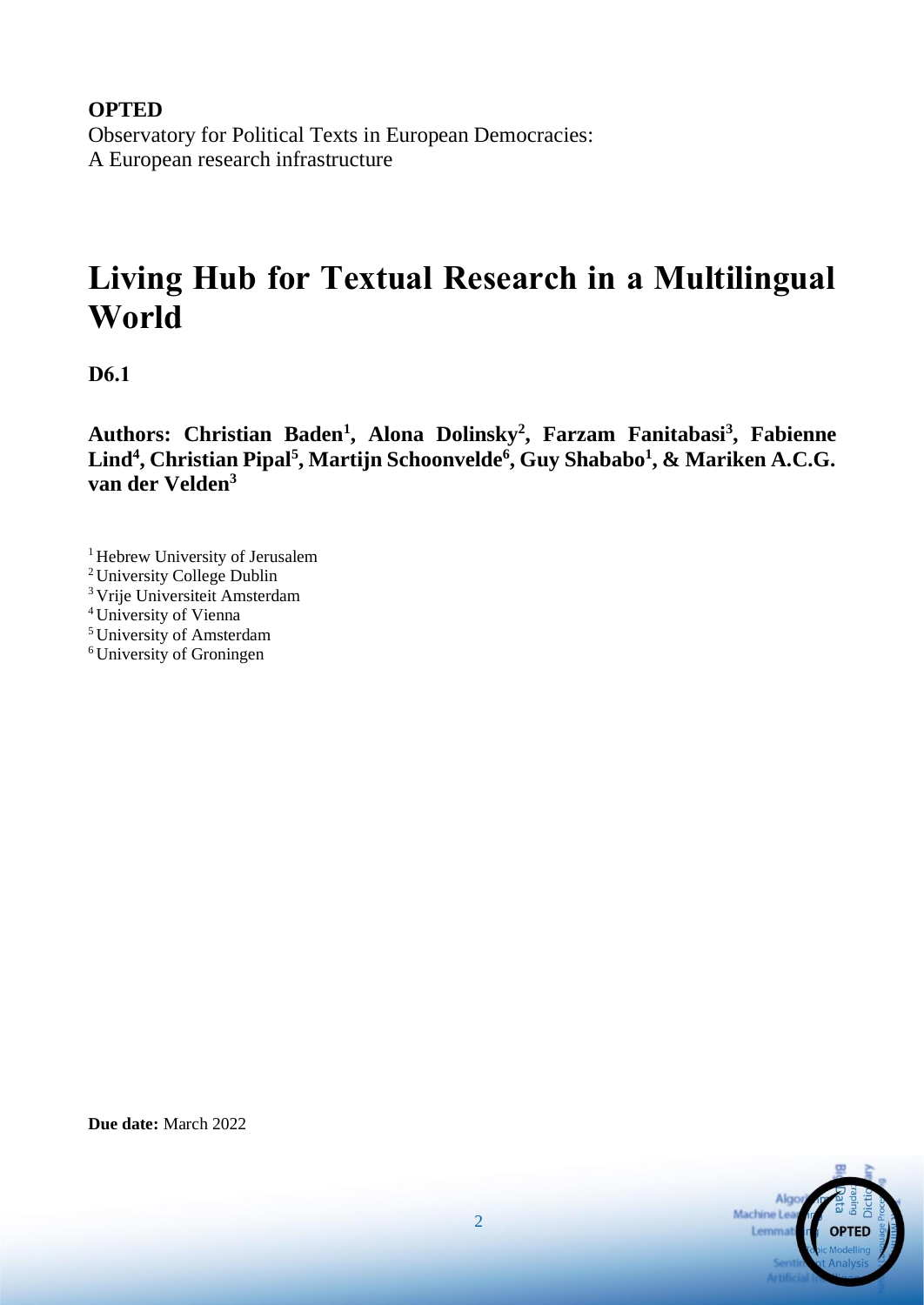#### **Executive Summary**

Social science text research, and the study of political texts in particular, is undergoing rapid internationalisation. Internationally comparative research is growing in importance. Both developments have brought to the fore a range of challenges that arise from different languages used in the studied texts. On the one hand, much existing technology for computational textual analysis assumes English-language text; their application to textual corpora in different languages often reveals mismatches that may give rise to consequential biases. On the other hand, equivalent meanings are expressed in different ways in different languages, raising questions concerning comparative validity. It is the purpose of WP6 to map the challenges that arise from the computational analysis of textual data in a multilingual world, to identify best practices and guidelines, and chart a research agenda toward cross-lingually valid computational text analysis.

In this Deliverable, we provide the conceptual work for a research infrastructure for computational text analysis in a multilingual world. That is, we provide information of the languages studied in the academic literature, as well as indicate the strategies authors have taken to either (implicitly) compare their results to the English language norm, or explicitly used more than one language in the research design. In the following, we introduce the "living hub" as part of a research infrastructure informing and facilitating researchers' use of computational text analysis in a multilingual world, and describe how it, in this first step, enables users to access existing scholarly experience.<sup>1</sup> Specifically, we have taken stock of the state-of-the-art by providing an information hub for computational text analysis. This hub collates (a) the existing cutting-edge knowledge in the field; (b) the available tools; as well as c) an overview of validation and methodological evaluation used in the field. Our hub aims to enable researchers in the field to (i) draw upon the fast-growing stock of experience and capacities; (ii) apply transparent, context-sensitive standards for strategy selection and validation; and (iii) feed their insights back into a cohesive methodological debate advancing the field. WP6 thus builds towards a systematic and knowledge-based integration of multilingualism into social science research methodology. Hence, it lays the foundations for the future development of new, solution-oriented methodological capacity to analyse multilingual political discourse in a validated, transparent fashion.

#### **1 Building a Living Hub for Textual Research in a Multilingual World**

As part of the overall research infrastructure developed by OPTED, a [living hub](https://github.com/MarikenvdVelden/living_hub/) dedicated to the challenges of computational textual analysis in a multilingual world grants users access to a variety of critical knowledge resources. Eventually, the living hub introduced hereunder will serve as a one-stop-shop for a wide variety of resources for multilingual textual research, including validity benchmarks and benchmarking data sets, tools, as well as an inventory of key issues that arise from the application of computational tools to different languages. In its present, first stage, it enables users to rapidly identify and access existing research that has applied different textual analysis methods to textual corpora in different languages. In particular, users can browse existing research by language, methodological approach, validation strategy, and the kind of variable under investigation. The living hub addresses both novice and experienced users of computational text analysis: To the novice, it offers initial orientation by enabling a rapid identification of strategies that have been used by others in the analysis of similar textual variables in any given language. To the expert, it offers a quick overview of tested tools and (open access) resources, as well as validation strategies applied to a given method, measurement problem and language.

#### **2 How to Use the "Living Hub"**

Inspired by the [biotools](https://bio.tools/) website, our Living Hub has a search bar where a user can put in keywords to retrieve relevant papers (linked via their unique identifiers (DOI)) from the database. Additionally, our website has a filter with the following options:

• Language. This indicator shows the amount of languages analysed in the paper. A user can also use this option using the filter to only search for papers on a particular (set of) language(s).

 $<sup>1</sup>$  In the other deliverables of this work package, we will build further on the living hub as a tool for multilingual text</sup> analysis.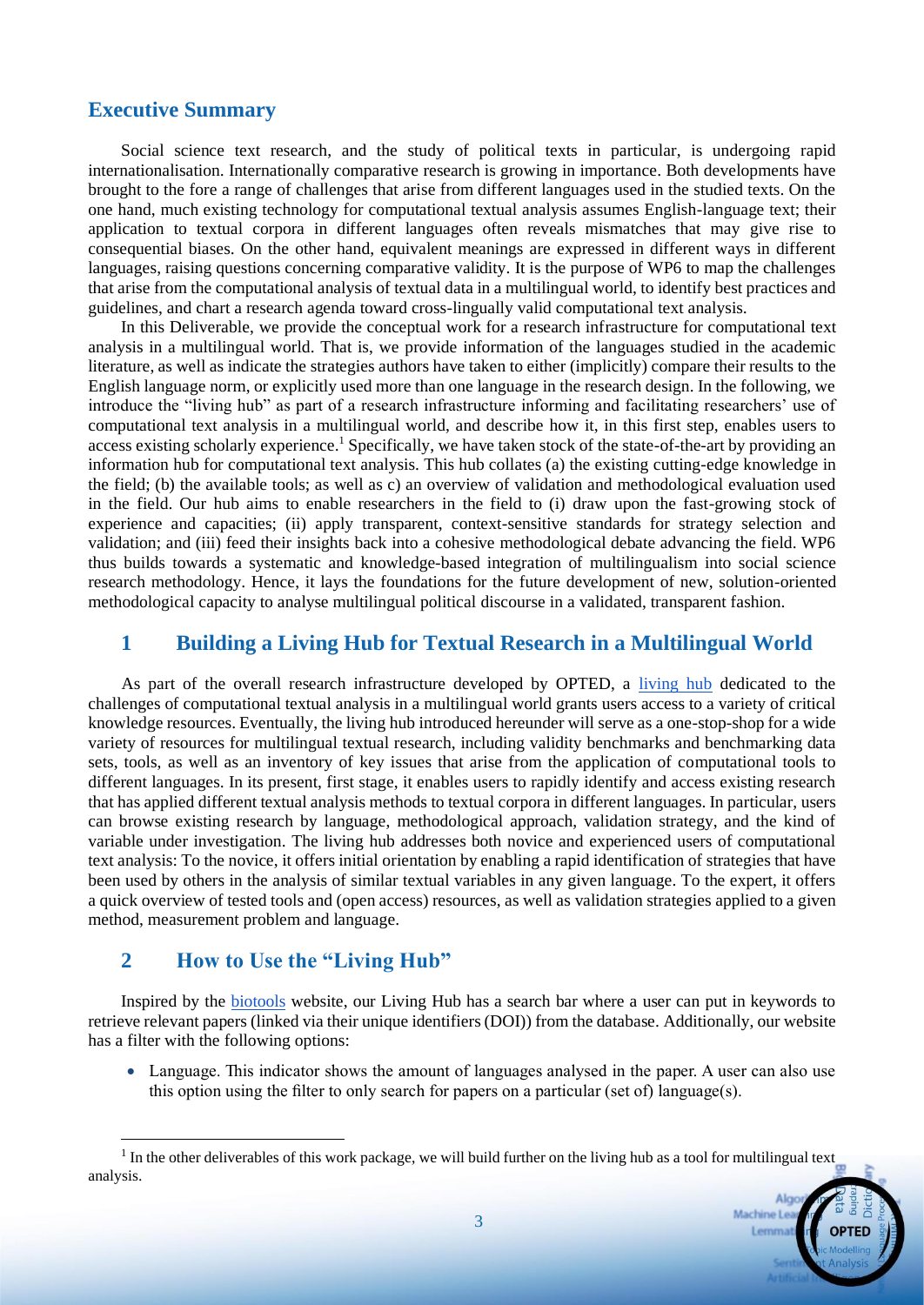- Method. This option helps researchers to search for papers employing specific methods: unsupervised, supervised, rule-based (e.g., dictionaries, actors), or manual. It can be both used in the search bar.
- Validation. This shows the type of validation the researchers have employed.

For any entry, a range of tags enable the user to quickly survey additional features of those research works retrieved by the query. For instance, a user may search for supervised methods applied to French or Spanish text, which will retrieve a total of 53 studies. Each entry then additionally informs the user which studies offer access to open data or open materials, used additional methods or languages, applied specific validation strategies, and measured what kinds of textual variables. In a future development, we aim to additionally identify studies that did not use the exact language queried for, but focused on other, but similar languages (e.g., a query for Estonian language might also identify work on Finnish text, which is linguistically close to Estonian). This feature will be useful especially for languages that are weakly represented in social scientific text research.

#### **3 Data & Methods for the "Living Hub"**

The data available on the website derives from a manual coding of 854 articles. These were obtained via a content analysis of all quantitative text-based research published over the past five years in the top 20 highest ranked journals in the Web of Science categories of communication, political science, sociology (including mathematical models) and psychology (multidisciplinary and mathematical), selected according to their 2019 SSCI 1-year impact factors. The initial content analysis began with an inventory of all articles 45,437 published in the selected journals (for more information, see [this article\)](https://www.tandfonline.com/doi/pdf/10.1080/19312458.2021.2015574) between January 2016 and September 2020. Using a keyword search on the Web of Science, we then identified a total of 7,296 potentially relevant articles whose abstracts referred to some kind of textual contents or text analytic procedures. We then accessed the full text of these articles to determine whether the presented research included any form of quantitative textual analysis.

For the initial screening of all published articles, quantitative textual analysis was defined broadly to include any form of processing natural language that identified specific kinds of textual contents with the purpose of classification and quantitative analysis. Analyses that relied solely on metadata or pre-existing classifications were excluded, as were investigations accessing only formal properties of the sampled texts (e.g., length). We included analyses of multi-modal media (e.g., posters, television) as long as textual contents were informative toward classification. Purely methodological contributions discussing specific potentials or limitations of available methods were excluded, unless they included applied demonstrations wherein actual textual data was processed. Articles were considered relevant as soon as they used any form of quantitative textual analysis, even if it was used merely in an auxiliary capacity (e.g., a content analysis to identify frames to be used in an experiment; sentiment analysis of open-ended survey responses). This screening yielded a total of  $N = 854$  articles, after which a second, manual screening, filtered out a further 25 articles that did not analyse textual materials. The final set of articles coded was  $N = 829$ .

#### **3.1 Coded Variables**

To enable the targeted identification and retrieval of scholarly work related to specific queries, we classified all relevant studies based on a list of variables that represent different entry points for a user accessing the living hub. Specifically, we anticipate that users will have specific languages or language combinations in mind when accessing the hub for additional information; users may wish to preselect studies by their use of specific methods or focus on specific variables or broad analytical perspective, their use of validation strategies, or their affordance of open access data and materials. In addition, we coded several variables that aid users to quickly assess the similarity of studies' key properties to their intended usage (e.g., the total N of texts processed).

For all relevant articles included in the analysis, we manually coded 26 variables. First, we determined the type of textual data examined in the study, followed by the open-sourced availability of the data and code/instruments used in the study (including hyperlinks), and recorded the number of texts analysed. Additionally, we coded the analytical approach of the study as inductive, deductive or other the methodological strategy used, manual or computational (and if the latter, what specific methods were used). Next, we coded